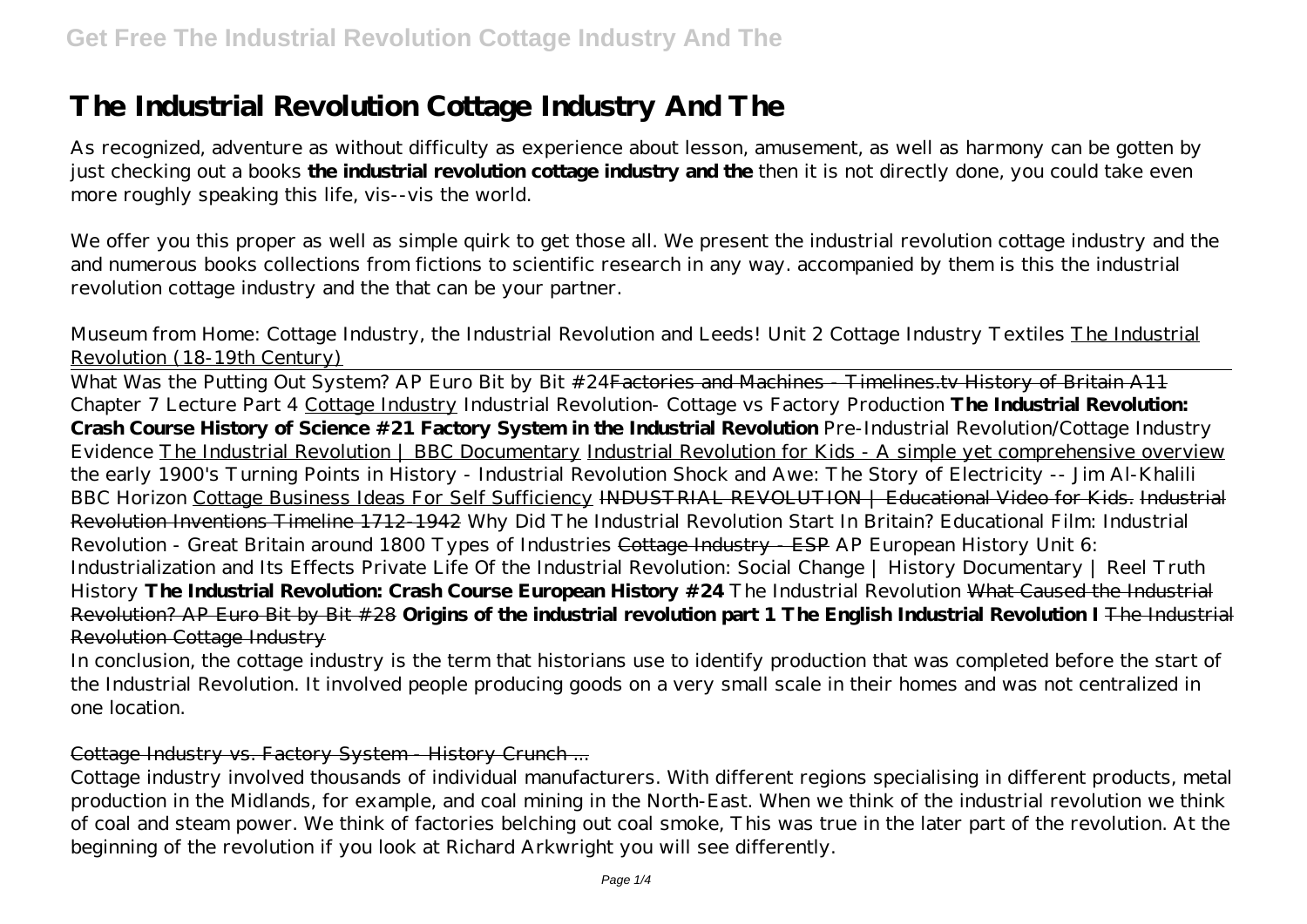#### Cottage industry and the industrial revolution | mazzmanali

After the Industrial Revolution and the invention of more efficient machines, this system became less popular due to its slow speed. In periods before urbanization, this system suited most people because no one had to travel to work. History of the Cottage Industry. The very first cottage industries appeared in the United Kingdom and the United States. Initially, the term was associated with producers who set up their businesses at home and did things like making laces, sewing, and ...

#### What Is Cottage Industry? - WorldAtlas

Cottage Industry and the Factory System The Industrial Revolution was one of the greatest discontinuities in history. It still generates lively debate. Why did it begin in Britain when it did?

# Cottage Industry and the Factory System | History Today

Cottage Industry and the Industrial Revolution. After the Industrial Revolution, many goods that were formally produced using cottage industry were moved to factories, which benefited from a division of labor and a steady workforce. However, since most products are produced in stages, each stage moved between "cottage production" and "industrial production" in stages as well.

#### Cottage Industry | HowTheMarketWorks

Merchants used cottage industries as a method capital in bricks and mortar and in machinery; and in times of periodic trade depression or slack seasonal demand — and most of these industries were subject to one or other of these risks, if not, Indeed, to both of them— it was the worker, not his employer, who suffered when plant and equipment were standing idle.

#### THE INDUSTRIAL REVOLUTION: COTTAGE INDUSTRY AND THE

The cottage industry helped to prepare the country for the Industrial Revolution by boosting the English economy through the increase of trade that occured as the country became well-known overseas for its high-quality and low-cost exports.

# The Industrial Revolution - Causes

A cottage industry is a small manufacturing operation, often run out of a person's home. Cottage industries play a significant role in the economies of developing countries. Small-scale cottage...

# Cottage Industry Definition - investopedia.com

Early 18th century British industries were generally small scale and relatively unsophisticated. Most textile production, for example, was centred on small workshops or in the homes of spinners, weavers and dyers: a literal 'cottage industry' that involved thousands of individual manufacturers. Such small-scale production was also a feature of most other industries, with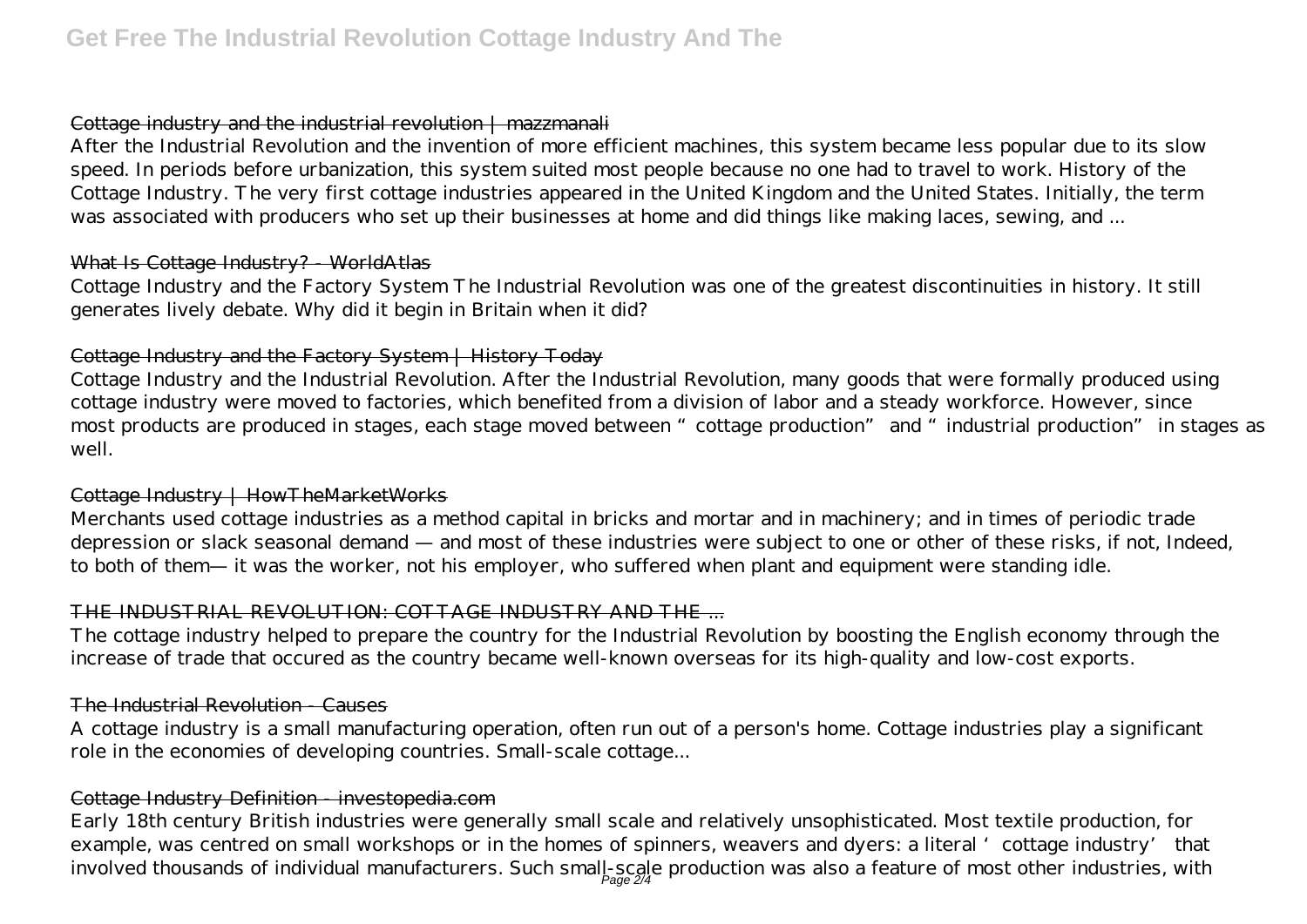different regions specialising in different products: metal production in the Midlands, for example, and coal mining ...

# The Industrial Revolution The British Library

The History Learning Site, 31 Mar 2015. 6 Nov 2020. The United Kingdom experienced a huge growth in the cotton industry during the Industrial Revolution. The factories that were required to produce cotton became a legacy of the time – Sir Richard Arkwright at Cromford built the world's first true factory to produce cotton.

# The Cotton Industry and the Industrial Revolution ...

The Industrial Revolution Cottage Industry And The This is likewise one of the factors by obtaining the soft documents of this the industrial revolution cottage industry and the by online. You might not require more times to spend to go to the books foundation as competently as search for them. In some cases, you likewise do not discover the ...

# The Industrial Revolution Cottage Industry And The

The Industrial Revolution was a cultural and economic shift from the cottage industry, traditional agriculture, and manual labor to a system of factory-based manufacturing that included complex...

# The Industrial Revolution (1750-1850): Growth & Impact ...

The textile industry was based on the development of cloth and clothing. Before the start of the Industrial Revolution, which began in the 1700s, the production of goods was done on a very small scale. Historians refer to this method of production as the ' cottage industry'.

# Textile Manufacturing in the Industrial Revolution ...

On the eve of the Industrial Revolution, spinning and weaving were done in households, for domestic consumption and as a cottage industry under the putting-out system. Occasionally the work was done in the workshop of a master weaver.

#### Industrial Revolution - Wikipedia

A cottage industry is an industry—primarily manufacturing—which includes many producers, working from their homes, typically part-time. The term originally referred to home workers who were engaged in a task such as sewing , lace-making , wall hangings, electronics , or household manufacturing.

#### Putting-out system - Wikipedia

Cottage-industry definitions A manufacturing activity carried on, as in the early part of the Industrial Revolution, by farming out work to be done in the workers' homes.